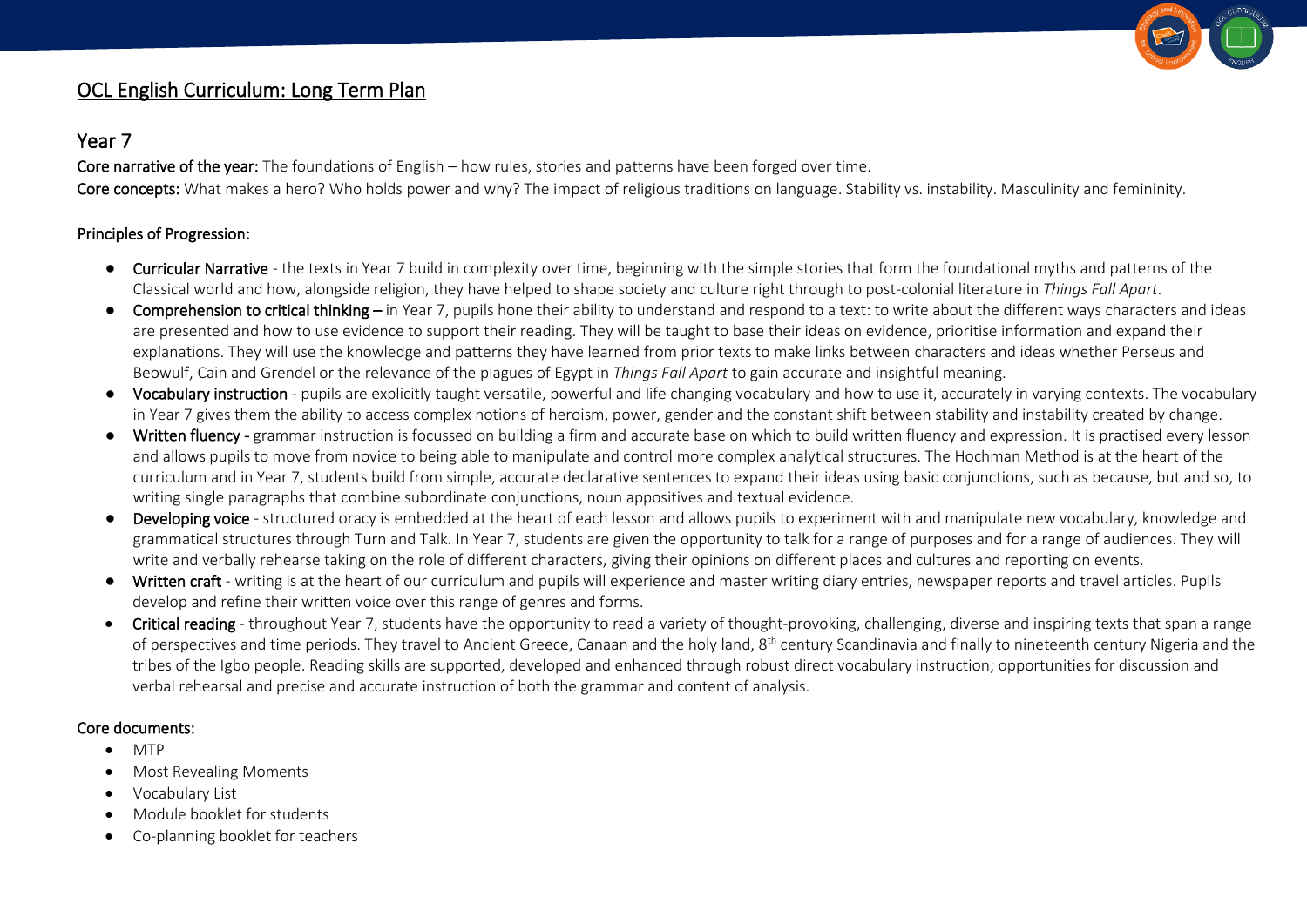

| Year 7                                                                                                               | Autumn                                                                                                                                                                                                                    | Spring                                                                                                                                 | Summer                                                                                                                                                      |  |  |  |
|----------------------------------------------------------------------------------------------------------------------|---------------------------------------------------------------------------------------------------------------------------------------------------------------------------------------------------------------------------|----------------------------------------------------------------------------------------------------------------------------------------|-------------------------------------------------------------------------------------------------------------------------------------------------------------|--|--|--|
| Core Narrative: The Foundations of English and of society - how rules, stories and patterns have been made over time |                                                                                                                                                                                                                           |                                                                                                                                        |                                                                                                                                                             |  |  |  |
| Title                                                                                                                | The Classical World: What makes a hero?                                                                                                                                                                                   | The Medieval World: What makes a hero?                                                                                                 | The Modern World: What makes a hero?                                                                                                                        |  |  |  |
| Text/s studied                                                                                                       | Geraldine McCaughrean's Greek Myths<br>$\bullet$<br>Retold<br>Sophocles' Antigone<br>$\bullet$                                                                                                                            | Abrahamic Allusions: Biblical tales<br>$\bullet$<br>Seamus Heaney's Beowulf<br>$\bullet$                                               | Chinua Achebe's Things Fall Apart                                                                                                                           |  |  |  |
| Writing<br><b>Curriculum</b><br>covered                                                                              | Complete vs fragment sentences<br>Declarative sentences and simple correlative<br>conjunctions<br>Basic conjunctions<br>Subordinate conjunctions<br>Noun appositives<br><b>Embedding quotations</b><br>Sentence combining | Recap of writing curriculum in Autumn Term<br>Kernel sentences<br>Paraphrasing<br>Sentence combining                                   | Interleaving of writing curriculum in Autumn<br>and Spring Term<br>Prepositions of time and place<br>Writing whole paragraphs                               |  |  |  |
| Literary devices                                                                                                     | Simile and metaphor                                                                                                                                                                                                       | Allusion and kenning (compressed metaphor)                                                                                             | Interleaving of all literary devices taught in<br>Autumn and Spring Term                                                                                    |  |  |  |
| Core Versatile<br><b>Vocabulary Pairs</b>                                                                            | antagonist / protagonist<br>1.<br>stability / instability<br>2.<br>emancipate / oppress<br>3.<br>compliant / defiant<br>4.<br>5.<br>moral / immoral                                                                       | pure / corrupt<br>1.<br>ostracise / embrace<br>2.<br>defile / purify<br>3.<br>sacrifice / preserve<br>4.<br>transient / enduring<br>5. | 1. vibrant / stagnant<br>turbulence / tranquillity<br>2.<br>brutal / tender<br>3.<br>flexible / inflexible<br>4.<br>5.<br>subtle / simplistic               |  |  |  |
| Creative / non-<br>fiction writing<br>formats covered                                                                | Newspaper reports<br>Diary entries                                                                                                                                                                                        | Creative writing<br><b>Travel Writing</b>                                                                                              | Interleaving of all writing formats taught in<br>Autumn and Spring Term:<br>Newspaper reports<br><b>Diary Entries</b><br>Creative writing<br>Travel writing |  |  |  |